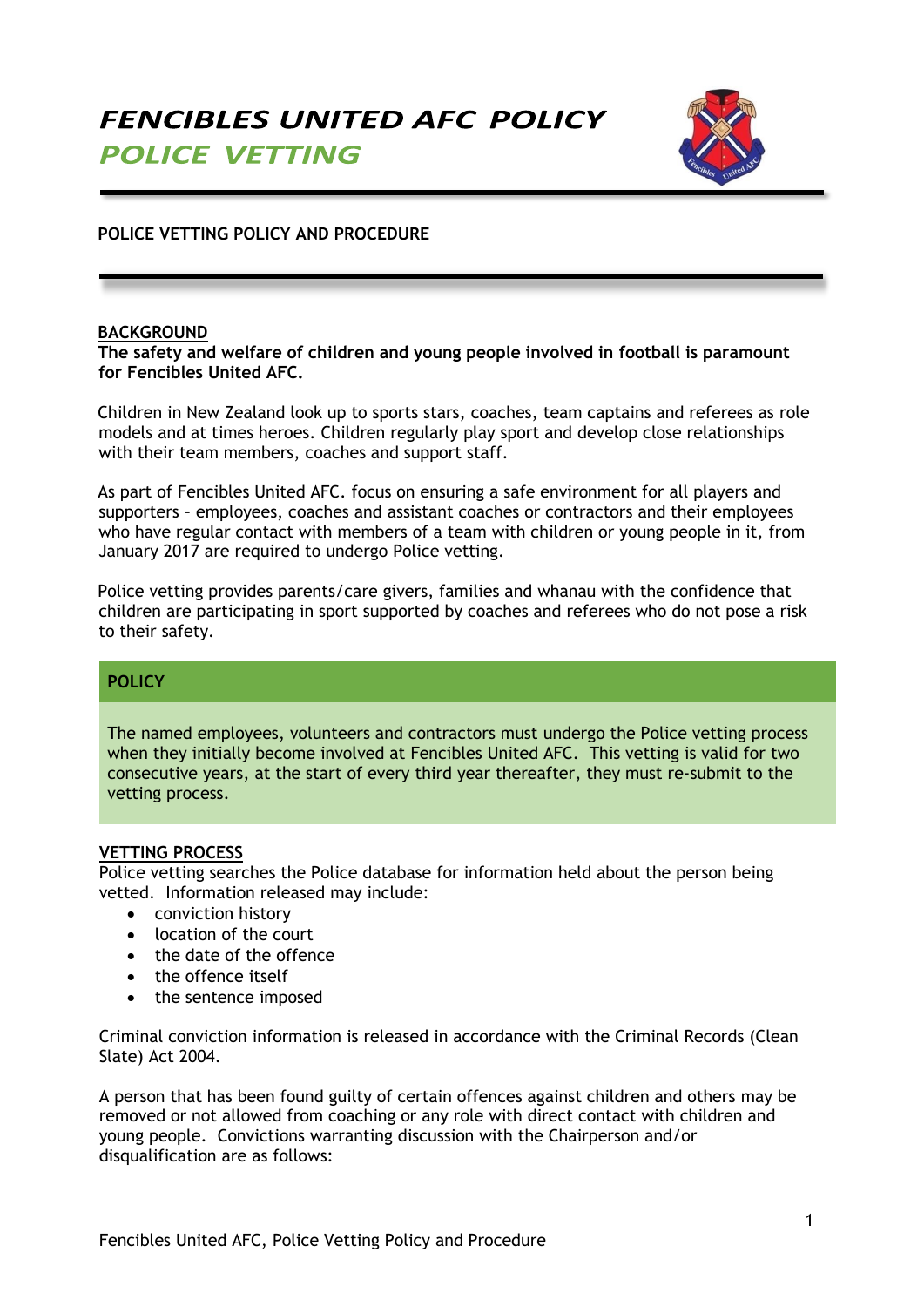- Murder
- Sexual offences
- Indecency offences resulting in imprisonment
- Kidnapping
- Offences connected with child prostitution
- Possession or publication of child pornography
- Assault and/or violence and/or harassment towards a child
- Possession of drugs for supply resulting in imprisonment
- Recidivist drink driving resulting in imprisonment.

Any person that has regular direct contact with children or young people will be asked to complete a Police vetting consent form, the process includes:

- With your signed vetting form, two forms of identification is required the first form of identification is your driver's license and the second either a New Zealand Passport or birth certificate.
- The forms will then be provided to Police for vetting. The results of the Police check will be confidentially considered by a Fencibles United AFC. authorised personnel.
- If more investigation is required, in the interests of natural justice, the chairman of Fencibles AFC Inc. will discuss this information with you in confidence before making a decision concerning any role at Fencibles United AFC.
- To ensure fairness to all, those required to apply but refuse to consent to Police Vetting or provide the required ID will be ineligible to serve at Fencibles United AFC.

### **RESPONSIBILITIES**

Fencibles United AFC will (through Fencibles United AFC authorised personnel):

- Provide vetting rationale and process information
- Undertake vetting and notification on failed results
- Manage database records
- Organise and facilitate the appeals process

## **APPEALS**

If the vetting result is not satisfactory the Fencibles United AFC Chairman or authorised personnel will inform the person and discuss that person's options: either to provide proof that the information is wrong or to withdraw from the role.

If the person opts to prove the information is wrong then 2 weeks will be allowed for this.

If the vetting reveals criminal offences or concerns that need to be given consideration, the following factors will be considered:

- How serious was the offence?
- How long ago was the offending and age of the person at the time of the offence?
- Has a sentence been served, or is there Periodic Detention/Community Service still be served?
- Was it a one-off offence, or is there a pattern of offending?

### **RIGHTS/PRIVACY**

All people required to be vetted will have the right to be treated fairly and to have their privacy respected. The information contained in a police vet is confidential, and privacy must be safeguarded at all times.

 The Fencibles United AFC board have been very careful to identify and select appropriate 'authorised personnel' to manage and process the police vetting of the club's volunteers.